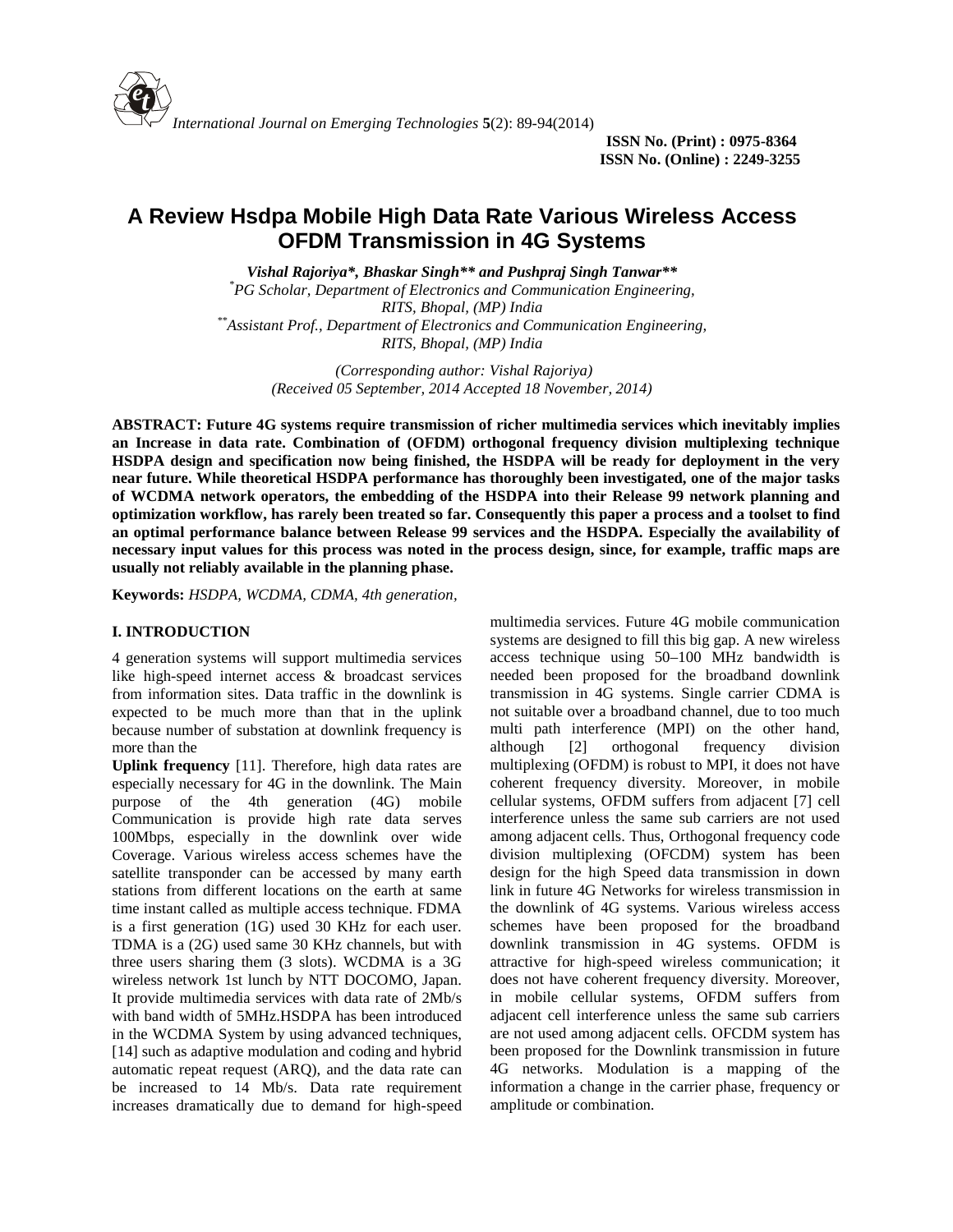Multiplexing is a method of sharing a bandwidth with evolution of wireless other, independent data channels. OFDM is a combination of modulation and multiplexing. In OFDM independent signal are a subset of one main signal put information, on sub channel after serial to parallel conversion of bit of stream.

In OFDM the signal is first split into independent channel, modulated by data and the multiplexed to create the OFDM carrier. OFDM is a special case of frequency division multiplexing (FDM).As an analogy ,a FDM channel is like water flow out of faucet, in contrast the OFDM signal is like shower .In a faucet all water come in one big stream and cannot be sub divided. OFDM shower is made of lot of little streams the OFDM spectrum consist of different sub channel carry different symbols. Another way to see this, one hire a big truck or four smaller trucks, both methods carry the exact same amount of data .But in case of accident, one ¼ of data on the of OFDM trucking will suffer. These 4 smaller trucks when seen as signal are called as sub carrier in an OFDM system and they must be orthogonal for this idea to work. The independent sub channel can be multiplexed by frequency division multiplexing [4]. The idea is key to understanding OFDM .The orthogonality allows simultaneous transmission on a lot of sub carriers in tight frequency space without interference from each other. An OFDM signal offers an advantage in a channel that has a frequency selective fading response. When we lay an OFDM signal spectrum against the frequency selective response of the channel, only few sub carriers are affected



**Fig. 1.** OFDM spectrum.

Long Term Evolution (LTE) and Worldwide Interoperability for Microwave Access (WiMAX)—the leading technologies for next-generation mobile broadband. The information presented here will help readers understand how the two technologies differ, why Verizon Wireless chose LTE, [14] and what advantages LTE offers customers. Driving the

broadband technology is increasing expectations for speed, bandwidth, and global access. Customers want more such as business and consumer applications, and entertainment available through their mobile devices, but with greater speeds. For wireless carriers to achieve greater speeds and pervasive connectedness, their networks need to start behaving more like landline IP-based networks. This line of thinking represents a fundamental shift in perspective from mobile services to broadband connections for customers and service providers alike. Enter the fourth generation (4G) wireless network. Unlike earlier wireless standards, 4G technology is based on TCP/IP, the core protocol of the Internet. TCP/IP enables wireless networks to deliver higher-level services, such as video and multimedia, while supporting the devices and applications of the future. Verizon Wireless chose LTE over WiMAX as the technological foundation for its 4G wireless broadband network. The company believes that LTE offers a number of significant technological and business advantages over WiMAX that make it a superior networking standard. Verizon Wireless customers want to be truly untethered with advanced communication devices that provide a similar immersive experience as found in today's wired networks whether it's downloading or uploading large files, video, gaming, downloading music, or social networking. They want to be able to communicate in new and innovative ways whenever and wherever they choose around the globe. For these reasons, Verizon Wireless believes LTE is the best technology with the global scale needed to deliver such experiences.

# **II. THE BENEFITS OF LTE**

Provides a global ecosystem with inherent mobility Offers easier access and use with greater security and privacy Dramatically improves speed and latency Delivers enhanced real-time video and multimedia for a better overall experience Enables high-performance mobile computing Supports real-time applications due to its low latency Creates a platform upon which to build and deploy the products and services of today and those of tomorrow Reduces cost per bit through improved spectral efficiency Within the Verizon Wireless network, LTE will operate in the 700 MHz spectrum, giving it vast potential for greater

Wireless carriers are keenly interested in choosing the best technology for their customers—for both today and tomorrow. For Verizon Wireless, selecting the right technology is imperative. As a leader in the wireless industry, Verizon Wireless is committed to the potential technology advances offered by LTE.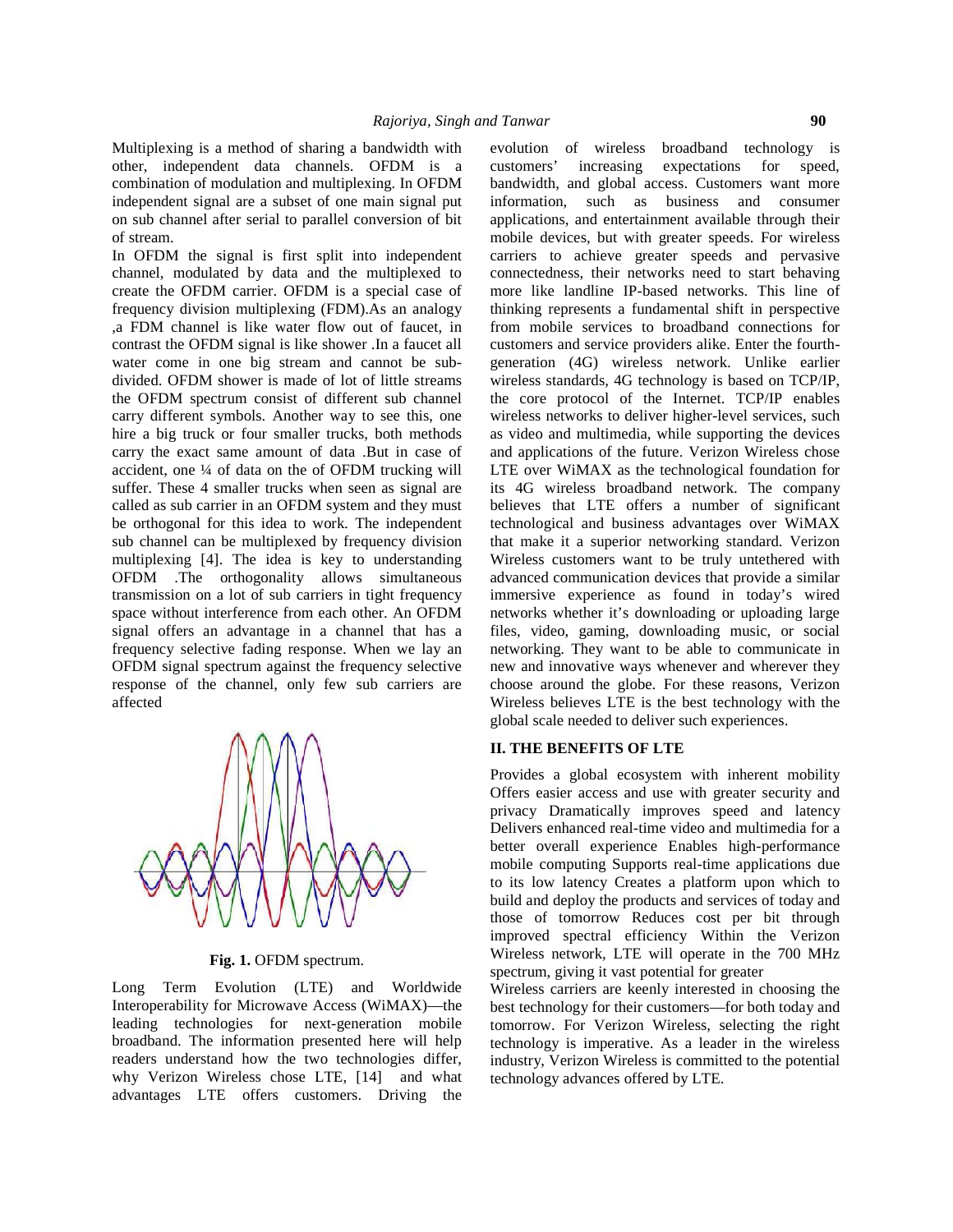Verizon Wireless is currently conducting laboratory and field tests using LTE technology and plans to launch its 4G mobile network in 2010. This deployment will help the company realize its goal of delivering improved wireless Internet connectivity and mobility to its customers. For the mobile user, connectivity means an untethered experience and true mobility. Users can work and communicate almost whenever and wherever they want. LTE's improved speeds will allow wireless carriers to offer a number of business-specific applications and services, such as video conferencing, direct connectivity, and mobile applications that bring the desktop experience to mobile devices. Wireless technologies enable one or more devices to **headsets**, communicate without an actual wired connection. Radio frequency is used to transmit the data. Such technologies are rapidly evolving to meet a variety of communications needs, from simple to complex. Wireless communications needs can all be classified in one of three ways, based on the distance they are meant to cover. These include: wireless personal area networks (WPAN), wireless local area networks (WLAN), and wireless wide area networks (WWAN).



**Fig. 2.** Wireless network technologies.

Wireless networks form the transport mechanism between devices and traditional wired networks. WPANs are limited to distances under about 10 meters and include technologies such as infrared (IR), Bluetooth® technology, and ultra-wideband (UWB). WLANs cover a local area with distances of individual access points reaching to about 100 meters, and include technologies such as Wi-Fi (802.11a/b/g/n). WWANs cover even larger areas, using cellular data networks. This section discusses some of the most popular and widely used wireless technologies to provide readers with a point of reference for the use of 3G technology.

# *A. WPAN*

WPANs typically provide ad hoc network connections designed to dynamically connect devices to other devices within close range of each other. These

connections are termed ad hoc because they do not generally need to connect to any network infrastructure to operate. They can simply connect to each other and perform necessary communications without the need of any access network devices, such as access points or base stations.

#### *B. Bluetooth*

Bluetooth has emerged as the most widely used WPAN network standard. The Bluetooth standard is an industry specification that describes how mobile phones, headsets, computers, handhelds, peripherals, and other computing devices should interconnect with each other. Bluetooth network applications include wireless hands-free operation, wireless synchronization, wireless printing, advanced stereo audio, dial-up networking, file transfer, and image exchange, to name a few.

# *C. WLAN*

WLANs provide connections designed to connect devices to wired networks. Unlike a wired LAN, a WLAN does not require cabling to connect the device to a switch or router. Devices connect wirelessly to nearby wireless access points that are attached to the local network using an Ethernet connection. A single access point communicates with nearby WLAN devices in a coverage area of about 100 meters. This coverage area allows users to move freely within range of an access point with their notebook computers, handhelds, or other network devices. Multiple access points can be coordinated together by a network WLAN switch to allow users to hand off between access points.

### *D. Wi-Fi*

Wi-Fi (or IEEE 802.11) is the set of standards established to define wireless LANs. A number of different protocols are defined in the 802.11 family of standards, [4] addressing various operating frequencies and maximum throughputs. The 802.11g standard is currently the predominant protocol deployed in WLAN implementations.

# *E. WWAN*

WWANs provide broadband data networks with a far greater range, using cellular technologies such as GPRS, HSPA, UMTS, 1xRTT, 1xEV-DO, and LTE. Wireless data devices connect to a wireless broadband network through a commercial carrier's data network, [5] allowing broadband performance without the need for a cabled connection to a network infrastructure (much like a WLAN), while providing end users with far greater mobility. These WWANs typically incorporate sophisticated user identification techniques to ensure [6] that only authorized users are accessing the network.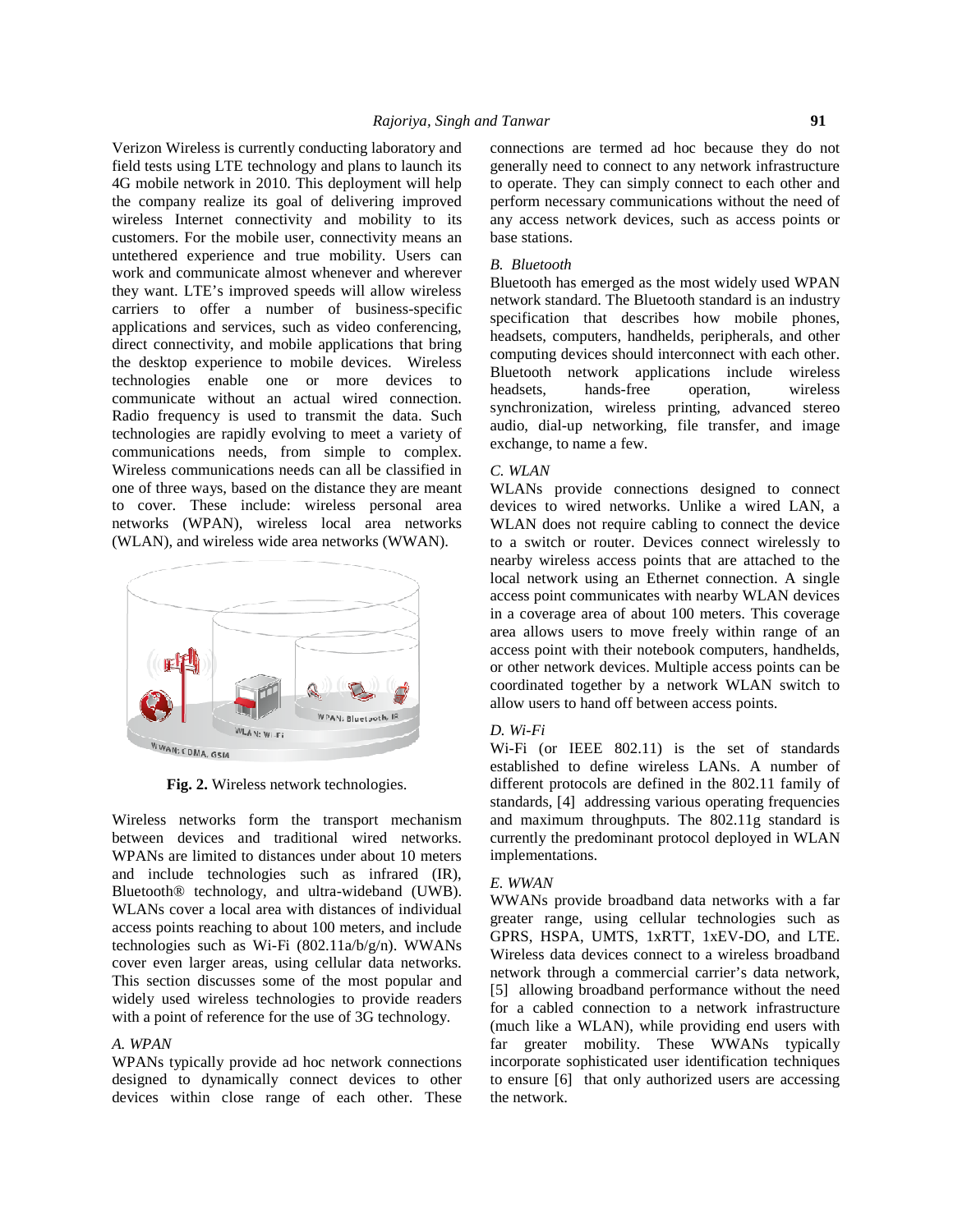Multiple base stations are coordinated by base station controllers to allow users to hand off between base stations (cell sites).

# *F. 1xEV-DO Rev. A*

1xEV-DO is the broadband wireless network standard developed by the Third-Generation Partnership Project 2 (3GPP2) as part of the CDMA2000 family of standards. EV-DO networks were first launched based on release 0 of the standard. The standard is currently in revision A, which has been deployed nationally by Verizon [3] Wireless, and provides average download speeds of 600 Kbps to 1.4 Mbps, and average upload speeds of 500 to 800 Kbps, with low latency, typically between 150 and 250 milliseconds.

**WWAN Evolution: A Choice of Upgrade Paths.** As the use and number of wireless devices increased, more and more demands were placed on the underlying technologies to deliver [1] enhanced capabilities and services. This section discusses the evolution of WWAN technologies and their capabilities.



**Fig. 3.** The Verizon wireless upgrade path to LTE.

*G. WWAN Evolution: CDMA to LTE 1G* First generation (1G) radio networks were analog-based and limited to voice services and capabilities only. 1G technology was vastly inferior to today's technology. 1G devices were easily susceptible to cloning and one channel supported only one device at a time. Today's technology allows multiple devices to be supported by a single channel at the same time.

### *H. cdmaOne*

Second-generation [7] (2G) CDMA-based wireless networks, known as cdmaOne, proved their eff ectiveness in delivering high-quality voice traffi c to subscribers. 2G networks made the transition from analog signals to all-digital signals, expanding network capabilities to include both voice and data services. With cdmaOne technology, services such as email and text messaging became possible.

### *I. CDMA2000*

In response to subscriber growth and demand for data services that require high-speed access, 3G wireless network technology, known as CDMA2000, was implemented. CDMA2000 off ered users increased voice and data services and supported a multitude of enhanced broadband data applications, such as broadband Internet access and multimedia downloads. This technology also doubled user capacity over cdmaOne, and with the[8] advent of 1xRTT, packet data was available for the fi rst time. In addition, CDMA2000 networks supported higher numbers of voice and data customers at higher data rates and at a lower cost, compared to 2G-based networks.

# *J. CDMA2000 1xEV-DO*

CDMA2000 1xEV-DO introduced high-speed, packet switched techniques designed for high-speed data transmissions, enabling peak data rates beyond 2 Mbps. 1xEV-DO expanded [10] the types of services and applications available to end users, enabling carriers to broadcast more media-rich content, while users could enjoy near-wireline speeds on mobile devices. CDMA2000 1xEV-DO was initially released as release 0 (Rel. 0) and has undergone one upgrade, known as 1xEV-DO Revision A (Rev. A).

# *K. CDMA2000 1xEV-DO Rel. 0*

Rel. 0 provides peak speeds of up to 2.4 Mbps with an average user throughput of between 400 and 700 Kbps. The average uplink data rate is between 60 and 80 Kbps. Rel. 0 makes use of existing Internet protocols, enabling it to support [11]. IP-based connectivity and software applications. In addition, Rel. 0 allows users to expand their mobile experience by enjoying broadband Internet access, music and video downloads, gaming, and television broadcasts.

### *L. CDMA2000 1xEV-DO Rev. A*

Rev. A supports the framework for future quality of service (QoS) applications, reduces latency, and features peak speeds of 3.1 Mbps for downloads, and 1.8 Mbps for uploads. Rev. A technology's increased bandwidth capabilities further improve a user's ability to send large files, email attachments, pictures, and video from mobile devices. [9] Average speeds of Rev. A are 600 to 1,400 Kbps for downloads and 500 to 800 Kbps for uploads.

#### *M. LTE*

As mentioned previously in this paper, LTE is a 4G wireless technology that Verizon Wireless and numerous leading wireless carriers have chosen as their upgrade path beyond 3G technologies. Verizon Wireless will operate LTE in the 700 MHz spectrum, which translates to unprecedented performance and data access.

# *N. WWAN Evolution: GSM to LTE 1G*

WWAN Evolution: CDMA to LTE, for a description of 1G WWAN technology.

# *O. GSM*

Global System for Mobile Communications (GSM) is 2G technology that offers both voice and data capabilities.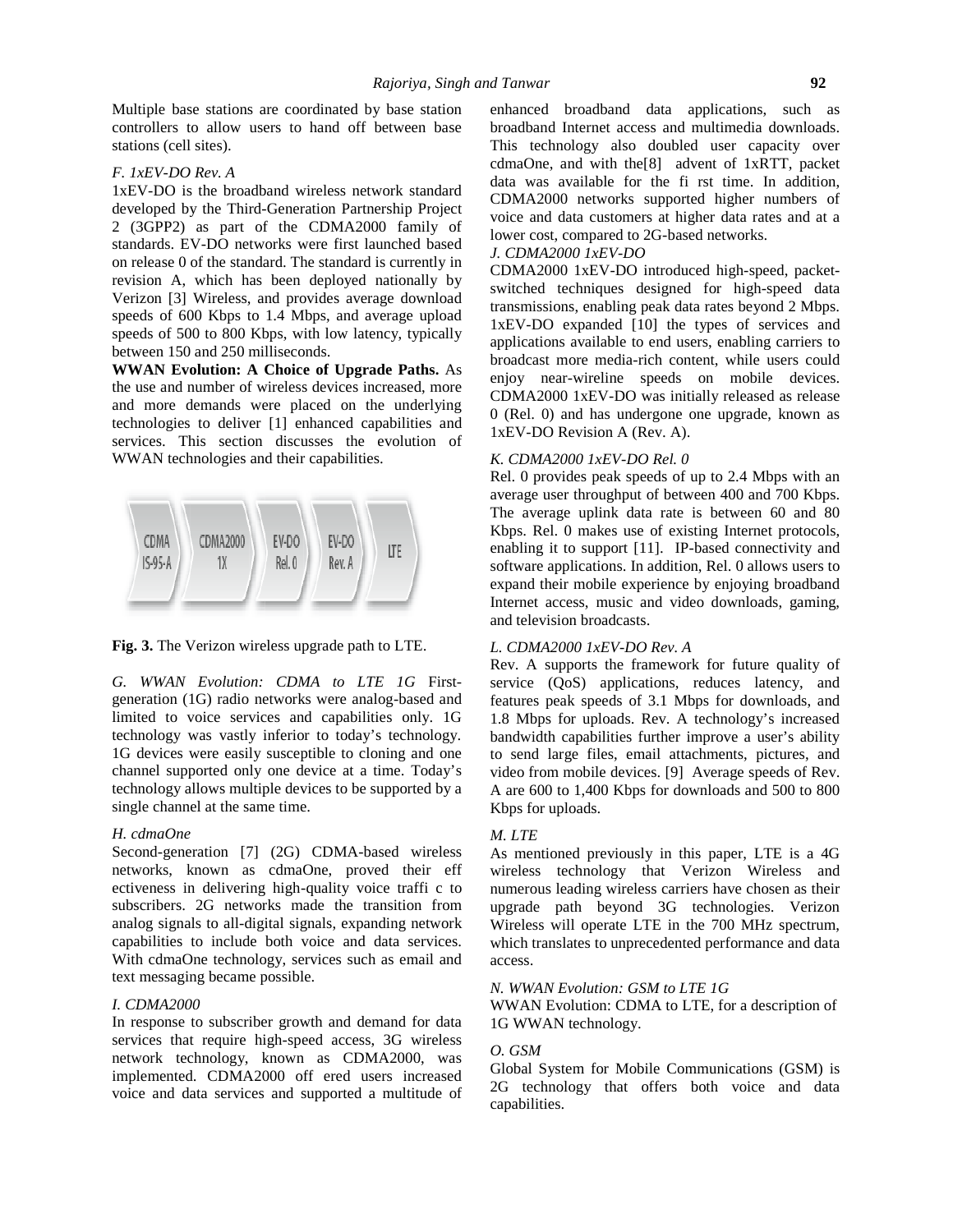GSM differs from 1G by using digital cellular technology and time division multiple access (TDMA) [12] transmission methods, rather than CDMA. GSM offers data transmission rates of up to 9.6 Kbps, while enabling such services as short messaging service (SMS) or text messaging, as it is more commonly known, and international roaming.

|  |                            | 1xRTT                                          | 1xEV-DO Rel. 0                                   | 1xEV-DO Rev. A                                       |
|--|----------------------------|------------------------------------------------|--------------------------------------------------|------------------------------------------------------|
|  | Peak speeds                | 153 Kbps (downlink)<br>153 Kbos (uplink)       | 2.4 Mbps (downlink)<br>153 Klops (uplink)        | 3.1 Mbps (downlink)<br>1.8 Mbps (uplink)             |
|  | Average user<br>throughput | 60-80 Kbps (downlink)*<br>60-80 Kbps (up ink)* | 400-700 Kbps (downlink)*<br>60-80 Kbps (uplink)* | 600-1/400 Kbps (downlink)*<br>500-800 Kbps (uplink)* |

**Fig. 4.** The evolution of CDMa to Lte.

# *P. W-CDMA*

Wideband Code Division Multiple Access (W-CDMA) brings GSM into 3G. W-CDMA is a type of 3G cellular network and is a high-speed transmission protocol used in Universal Mobile Telecommunications [13] System (UMTS). UMTS offers packet-based transmission for text, digitized voice, video, and multimedia content.

### *Q. HSPA*

High-Speed Packet Access (HSPA) is a mobile telephony protocol that helps improve the performance of UMTS. HSPA uses improved modulation schemes, while refining the protocols that mobile devices and base stations use to communicate. These processes improve radio bandwidth utilization provided by UMTS.

### *R. HSDPA*

High-Speed Downlink Packet Access (HSDPA) is a 3G mobile telecommunications protocol from the HSPA mobile protocol family. HSDPA enables higher data transfer speeds and capacity in UMTS-based networks. The standard currently supports peak downlink speeds of up to 14.4 Mbps in 5 MHz bandwidth.

### *R. HSUPA*

High-Speed Uplink Packet Access (HSUPA) is also a 3G mobile telecommunications protocol from the HSPA mobile protocol family. The HSUPA protocol enables peak uplink speeds of up to 5.76 Mbps.

### *S. HSPA+*

Evolved HSPA (HSPA+) is a wireless broadband standard that provides peak speeds of up to 42 Mbps on the downlink and 22 Mbps on the uplink, using multiple-input multiple-output (MIMO) technology and higher order modulation.

#### *T. LTE*

*WWAN Evolution*: CDMA to LTE, for a description of LTE. W-CDMAHSPAHSPA +3GPP LTE Peak speeds2 Mbps (downlink)\*1.8 Mbps–14.4 Mbps (downlink)384 Kbps–2 Mbps (uplink)42 Mbps (downlink)22 Mbps (uplink)100 Mbps (downlink)50 Mbps (uplink)Average user throughput100 Kbps–320 Kbps (downlink)\*Less than 100 Kbps (uplink)\*Up to 2 Mbps (downlink only)\*Uplink speeds vary by device5 Mbps (downlink)\*3 Mbps (uplink)\*5–12 Mbps (downlink)\*\*2–5 Mbps (uplink)\*\* the evolution of GSM to Lte.4G Mobile Broadband Technologies4G mobile broadband technologies will allow wireless carriers to take advantage of greater download and upload speeds to increase the amount and types of content made available through mobile devices.

# *U. Defining 4G Mobile Broadband Technology*

4G networks are comprehensive IP solutions that deliver voice, data, and multimedia content to mobile users anytime and almost anywhere. 4G technology standards offer greatly improved data rates over previous generations of wireless technology [14]. Faster wireless broadband connections enable wireless carriers to support higher-level data services, including business applications, streamed audio and video, video messaging, video telephony, mobile TV, and gaming.

# **III. CONCLUSION**

LTE is the future of the Verizon Wireless wireless broadband network. This technology will allow Verizon Wireless to offer users more of what they want, which is untethered mobility. Plus, LTE will support more of the products and services in use today, because of its backward compatibility to 3GPP networks. Verizon Wireless is fully committed to LTE mobile technology and improving its wireless network. To that end, the company actively participates in the development of technology standards to ensure that future standards will greatly benefit its customers. Verizon Wireless believes in the viability of the LTE standard and its future potential, having spent countless hours researching and testing 4G technologies to determine the best fit for its network. For these reasons, Verizon Wireless chose LTE as the technology to deliver the next generation of mobile services and applications to its customers.